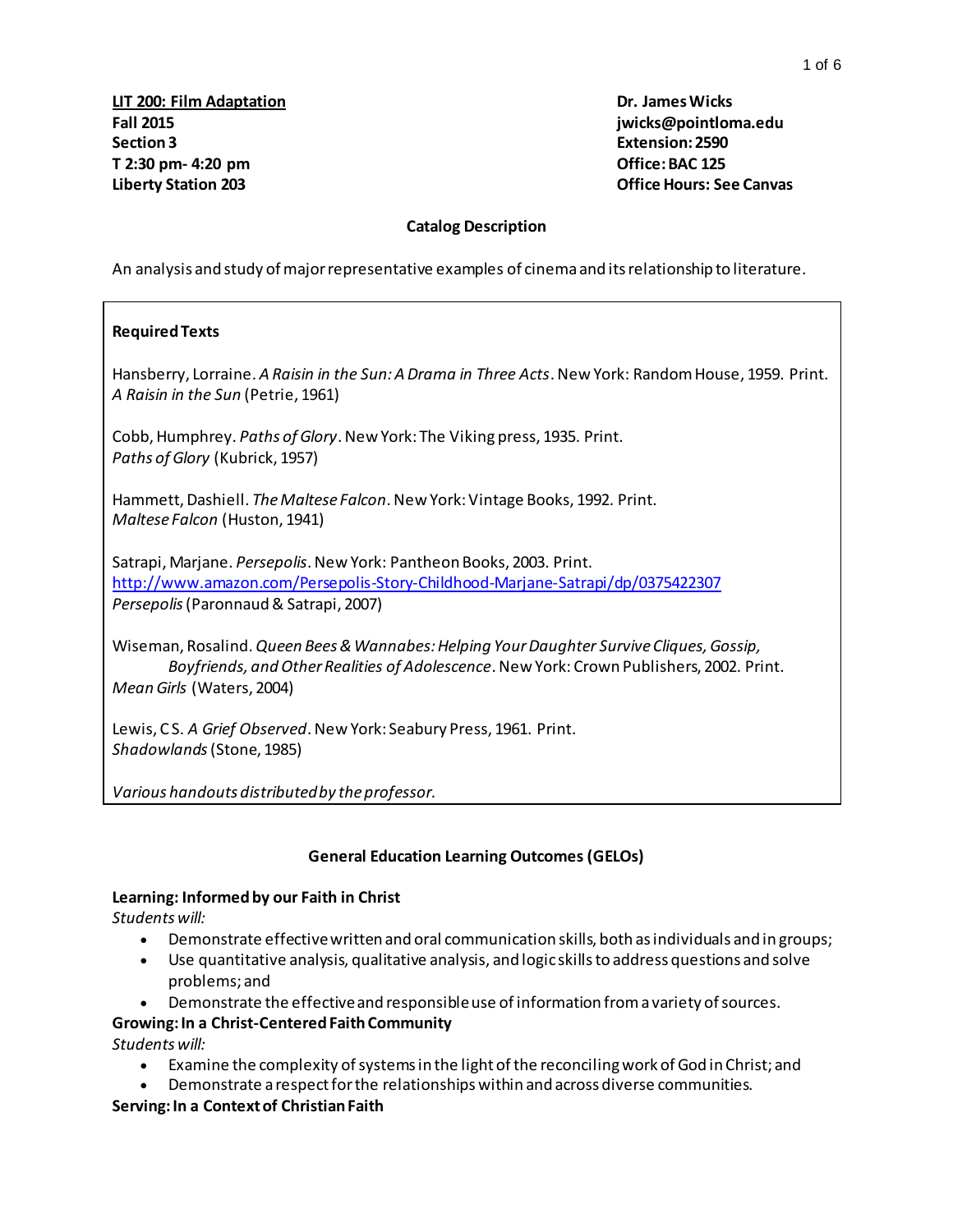*Students will:*

 Engage in acts of devotion and works of mercy informed by the Christian scriptures and tradition, rooted in local congregations, and expressed as love of God and neighbor.

## **Course Learning Outcomes**

## *Students will be able to:*

- 1. Closely read (comprehension, analysis) and critically analyze (analysis) texts in their original languages and/or in translation.
- 2. Recall (knowledge), identify (knowledge), and use (application) fundamental concepts of literary study to read and discuss texts
	- a. Standard literary terminology
	- b. Modes/genres of literature
	- c. Elements of literary genres
	- d. Literary periods (dates, writers, characteristics, and important developments)
	- e. Extra-literary research
- 3. Connect (synthesis,) the works with their own lives and with the social, cultural, and historical contexts of the works and their authors.

# **PLNU Mission: To Teach ~ To Shape ~ To Send**

Point Loma Nazarene University exists to provide higher education in a vital Christian community where minds are engaged and challenged, character is modeled and formed, and service becomes an expression of faith. Being of Wesleyan heritage, we aspire to be a learning community where grace is foundational, truth is pursued, and holiness is a way of life.

# **Course Policies and Requirements**

**Attendance:** *Attendance is required. Missing class for other than medical emergencies or excused absences will affect your grade, as per the University Catalog.* Regular and punctual attendance at all classes is considered essential to optimum academic achievement. If the student is absent from more than 10 percent of class meetings, the faculty member has the option of filing a written report which may result in de-enrollment. If the absences exceed 20 percent, the student may be de-enrolled without notice. If the date of de-enrollment is past the last date to withdraw from a class, the student will be assigned a grade of W or WF consistent with university policy in the grading section of the catalog. See [Academic Policies](http://catalog.pointloma.edu/index.php) in the (undergrad/graduate as appropriate) academic catalog.

**Class Preparation:** All assignments must be completed prior to the assigned due date and time. Some assignments will be discussed in class while others will be completed individually but not discussed.

**Class Participation:** *Regular* contributions to class discussion are expected, including but not restricted to discussions of weekly readings, related experiential exercises, and open dialogue. Despite the size of the class, I want everyone to feel compelled to share their thoughts on assigned readings. Enthusiastic and responsible participation in assigned group projects (in-class and outside of class) is expected of all.

**Late Paper Policy:** Be sure to hand in your assignment on time, or make a prior arrangement to submit the assignment before the assigned due date. Otherwise, a late submission will be penalized by one letter grade if handed in after the due date and time, and by an additional letter grade for each day late following the assignment due date. Unless pre-arranged, assignments more than a week late will not be graded.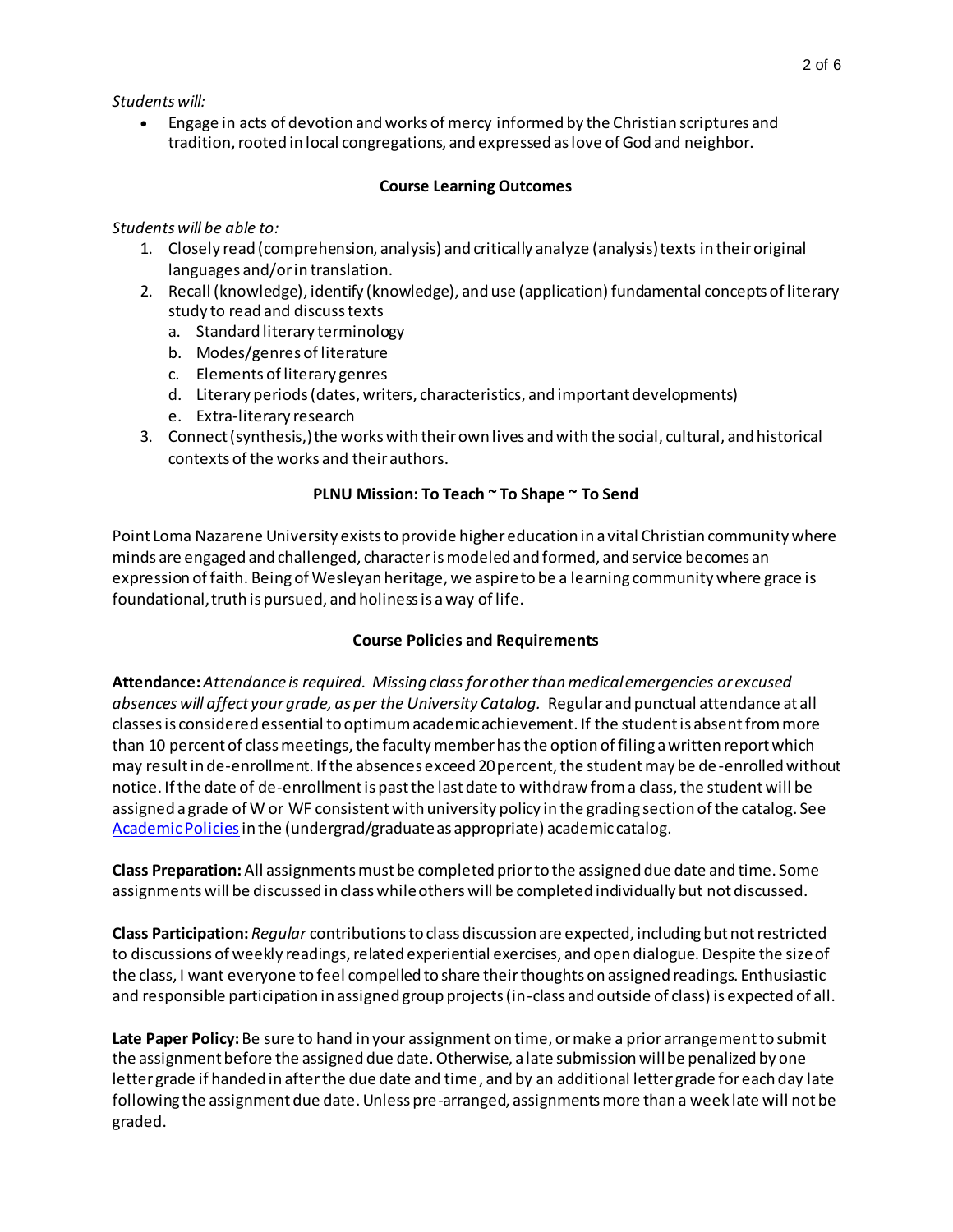**E-Mail:**Please use e-mail for simple, logistical questions or clarifications. Write: "LIT 200" in the subject line. Allow 24 hours/ 1 business day for a reply.

**Cell phones and computers:** may be used for classroom related activities only.

**Public Discourse:** Much of the work we will do in this class is cooperative, by nature of the class discussions and general feedback given to written work and/projects; thus you should think of all your writing and speaking for and in class as public, not private, discourse. By continuing in this class, you acknowledge that your work will be viewed by others in the class.

**Inclusive Language:** *Because the Literature, Journalism, and Modern Language department recognizes the power of language, all public language used in this course, including written and spoken discourse, will be inclusive. This standard is outlined by all major academic style guides, including MLA, APA, and Chicago, and is the norm in university-level work.* These academic style guides provide background information and good examples of how to maintain non-sexist language use in your writing.

**Academic Honesty/ Policy on Plagiarism**: Students should demonstrate academic honesty by doing original work and by giving appropriate credit to the ideas of others. As explained in the university catalog, academic dishonesty is the act of presenting information, ideas, and/or concepts as one's own when in reality they are the results of another person's creativity and effort. Violations of university academic honesty include cheating, plagiarism, falsification, aiding the academic dishonesty of others, or malicious misuse of university resources. A faculty member who believes a situation involving academic dishonesty has been detected may assign a failing grade for a) that particular assignment or examination, and/or b) the course following the procedure in the university catalog. Students may appeal also using the procedure in the university catalog. Se[e Academic Policies](http://www.pointloma.edu/experience/academics/catalogs/undergraduate-catalog/point-loma-education/academic-policies) for further information.

**Academic Accommodations:** While all students are expected to meet the minimum academic standards for completion of this course as established by the instructor, students with disabilities may request academic accommodations. At Point Loma Nazarene University, students must request that academic accommodations by filing documentation with th[e Disability Resource Center](http://www.pointloma.edu/experience/offices/administrative-offices/academic-advising-office/disability-resource-center)(DRC), located in the Bond Academic Center. Once the student files documentation, the Disability Resource Center will contact the student's instructors and provide written recommendations for reasonable and appropriate accommodations to meet the individual needs of the student. Se[e Academic Policies](http://www.pointloma.edu/experience/academics/catalogs/undergraduate-catalog/point-loma-education/academic-policies) in the (undergrad/graduate as appropriate) academic catalog.

**Final Examination:** *The published time for the final examination is one of the considerations when enrolling for a course. Students are expected to arrange their personal affairs to fit the examination schedule.* Successful completion of this class requires taking the final examination on its scheduled day. No requests for early examinations or alternative days will be approved.

**FERPA Policy:** In compliance with federal law, neither PLNU student ID nor social security number should be used in publicly posted grades or returned sets of assignments without student written permission. Also in compliance with FERPA, you will be the only person given information about your progress in this class unless you have designated others to receive it in the "Information Release" section of the student portal. Se[e Academic Policies](http://catalog.pointloma.edu/index.php)in the (undergrad/ graduate as appropriate) academic catalog.

**LJML Department Policies:** [http://www.pointloma.edu/experience/academics/schools](http://www.pointloma.edu/experience/academics/schools-departments/department-literature-journalism-modern-languages/programs)[departments/department-literature-journalism-modern-languages/programs](http://www.pointloma.edu/experience/academics/schools-departments/department-literature-journalism-modern-languages/programs)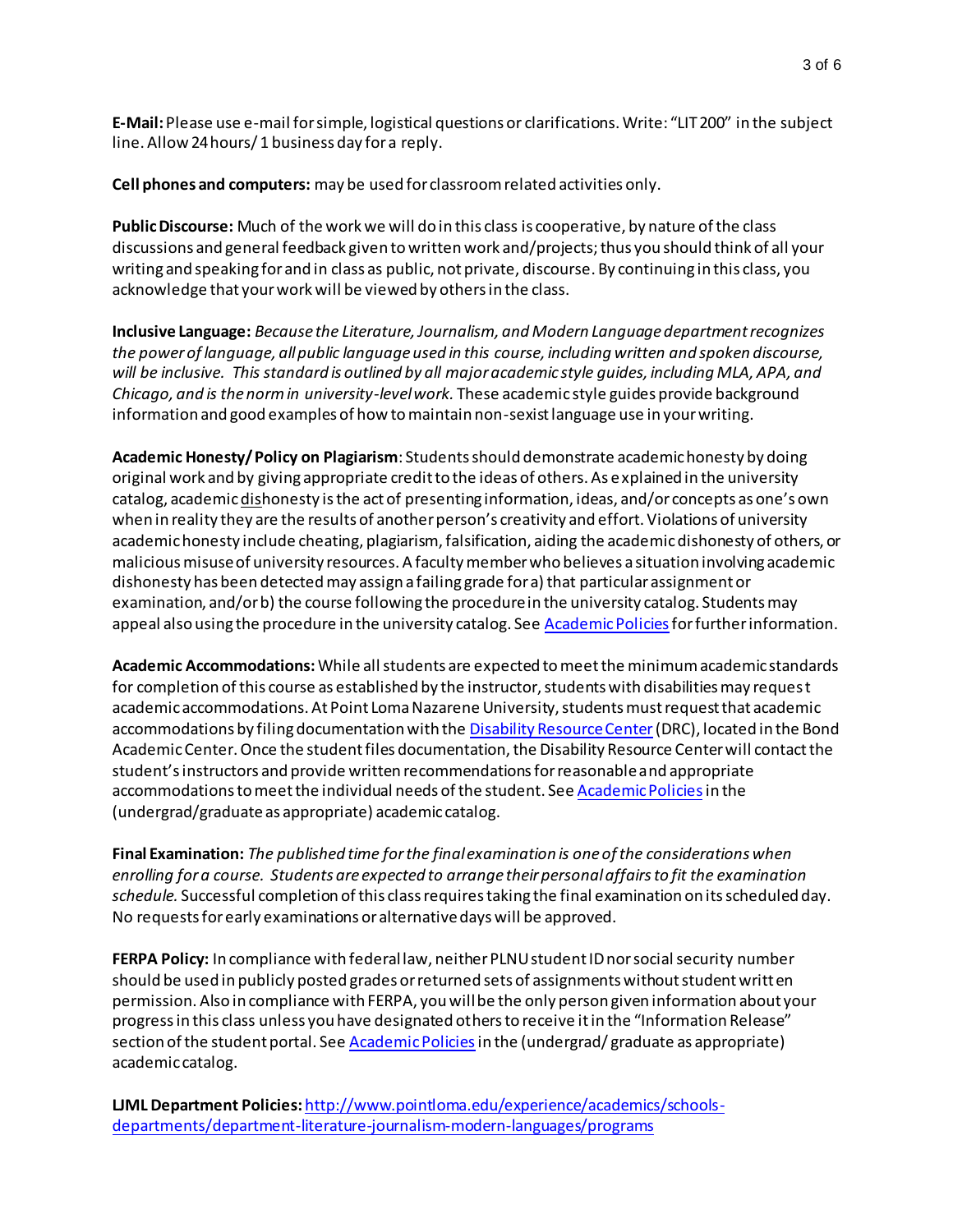|           | -----o -----                                                                             |  |  |  |
|-----------|------------------------------------------------------------------------------------------|--|--|--|
| 94-100    | A                                                                                        |  |  |  |
| $90 - 93$ | А-                                                                                       |  |  |  |
| 88-89     | B+                                                                                       |  |  |  |
| 84-87     | B                                                                                        |  |  |  |
| 80-83     | B-                                                                                       |  |  |  |
| 78-79     | $C+$                                                                                     |  |  |  |
| 74-77     | C                                                                                        |  |  |  |
| 70-73     | $C-$                                                                                     |  |  |  |
| 60-69     | D                                                                                        |  |  |  |
| $0 - 59$  | F                                                                                        |  |  |  |
|           | Grading                                                                                  |  |  |  |
| 10%       | class participation: contribute to class discussion and complete unannounced assignments |  |  |  |
| 24%       | literature responses                                                                     |  |  |  |
| 24%       | film responses                                                                           |  |  |  |
| 12%       | film terms                                                                               |  |  |  |
| 10%       | midterm review                                                                           |  |  |  |
| 20%       | final examination                                                                        |  |  |  |

#### **Assignment Descriptions**

**Grading Scale**

### **All Canvas assignments must be submitted to** Canvas by 11:59pm on assigned **due date.**

**Paper Format**: Papers must be written in MLA style, typed, and double-spaced. Submit assignments in black ink on 8.5"x11" white paper. Use a non-decorative 12-point font, such as Times New Roman, and use 1" margins, .75" at the bottom. Do not include title pages. Include page numbers. Use the MLA website or current MLA style guide for style, grammar, format and citation issues.

#### **Literature Responses // write 6, 4 points each**

**Objective:** Type your response to five (5) questions regarding the assigned reading.

**Form:** The total word count must be 700-800 words (yes: including the questions). Cite page numbers from our text to support your point of view. No outside sources.

### **Film Responses // write 6, 4 points each**

**Objective:** Type your response to the assigned film in the following way: first,rate and describe the film on a scale of 1-10 (10 being the best, 1 being the worst) and second, rate and describe the quality of the adaptation on a scale from 1-10 by comparing and contrasting the differences between the literary text and filmic text.

**Form:** Use template on Canvas. 525-700 words. Word count strictly enforced. No outside sources.

### **Film Terms // write 6, 2 points each**

**Objective:** Provide definitions for assigned terms.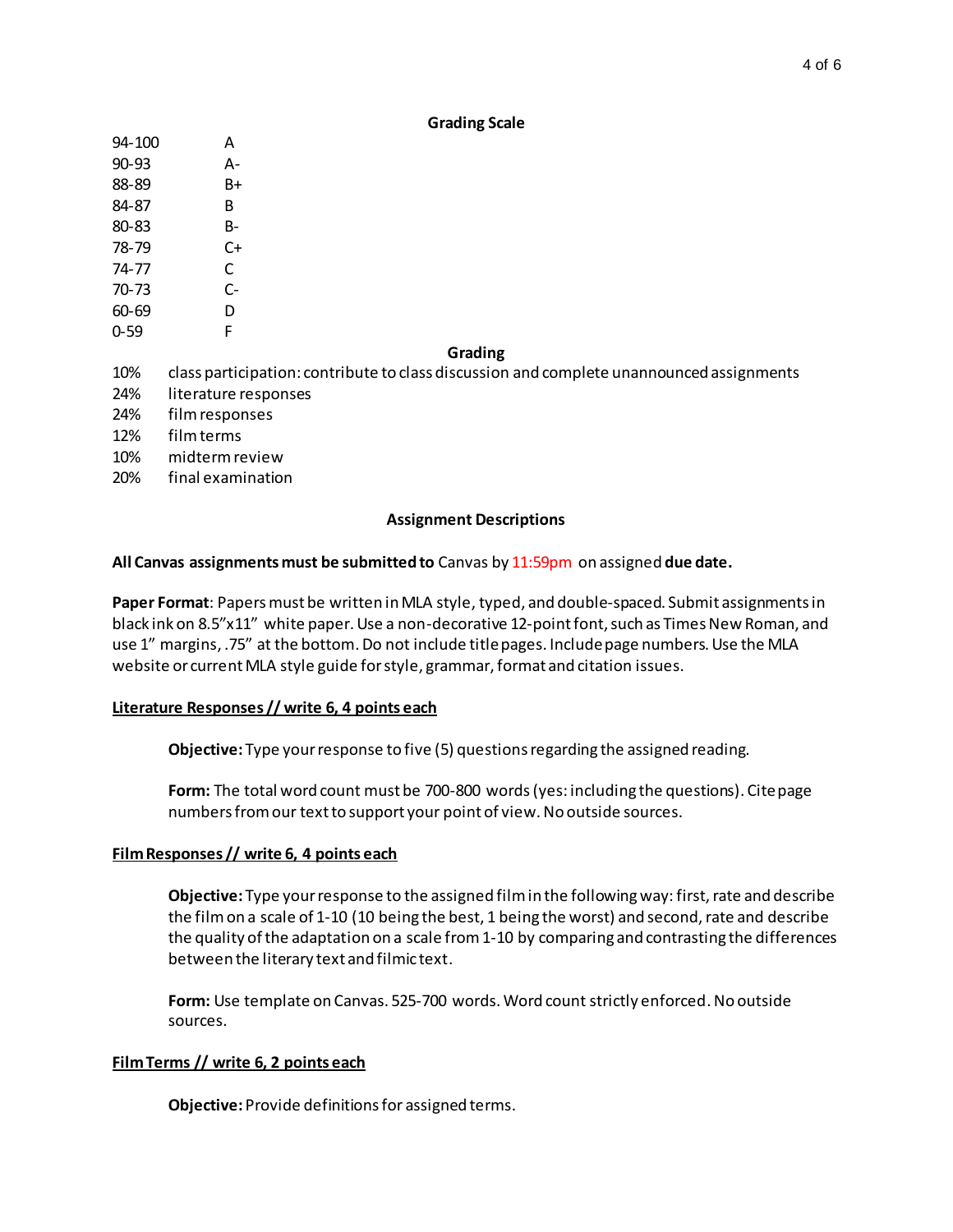**Form:** Use template on Canvas. Formally cite outside sources with an MLA works cited page.

## **Midterm Review**

**Objective:** Use relevant examples from the lectures, readings, and films to respond to questions that take into account the content of the course.

**Form:** *Outside of class*, open-note/book review includes one section of film terminology, and one section including essay questions.

## **Final Examination**

**Objective:** Use relevant examples from the lectures, readings, and films to respond to questions that take into account the content of the course.

**Form:** In-class, comprehensive, closed-note/book examination includes one section of film terminology, and one section including essay questions.

# **Evaluation of Papers and Quiz/ Exam/ Essay Questions**

The following questions will be considered when papers are evaluated and graded. All questions may not be relevant to each assignment.

- Does the paper fulfill the assignment objective?
- Does the paper make an argument?
- Is the claim clear and plausible? Is it stated and contextualized effectively?
- Is there sufficient and relevant evidence to ground the claim?
- Does the paper effectively select and use material from the course readings to support and validate the analysis? Does it summarize, paraphrase, and quote effectively?
- Does the paper use all relevant details from the readings both to support the claim and to provide a context for the case being made? Does it ignore material that should be taken into account?
- Does the paper demonstrate an awareness of how the argument being proposed fits into the larger set of claims made about the topic in our course readings?
- Does the paper work through the complexities of the material (as opposed to oversimplifying or overgeneralizing)?
- Is the paper well organized?
- Does it cite material from the sources using MLA documentation style?
- Are there sentence structure problems or grammatical errors that interfere with the meaning?

# **Evaluation Standards**

• An "A" essay demonstrates excellent work. It has something to say and says it well. It develops its argument clearly and consistently, demonstrating a complex understanding of the assignment, and does so using varied sentence structure. It often rises above other essays with particular instances of creative or analytical sophistication. There may be only minor and/or occasional grammatical errors.

• A "B" essay demonstrates good work. It establishes a clear claim and pursues it consistently, demonstrating a good understanding of the assignment. There may be some mechanical difficulties,